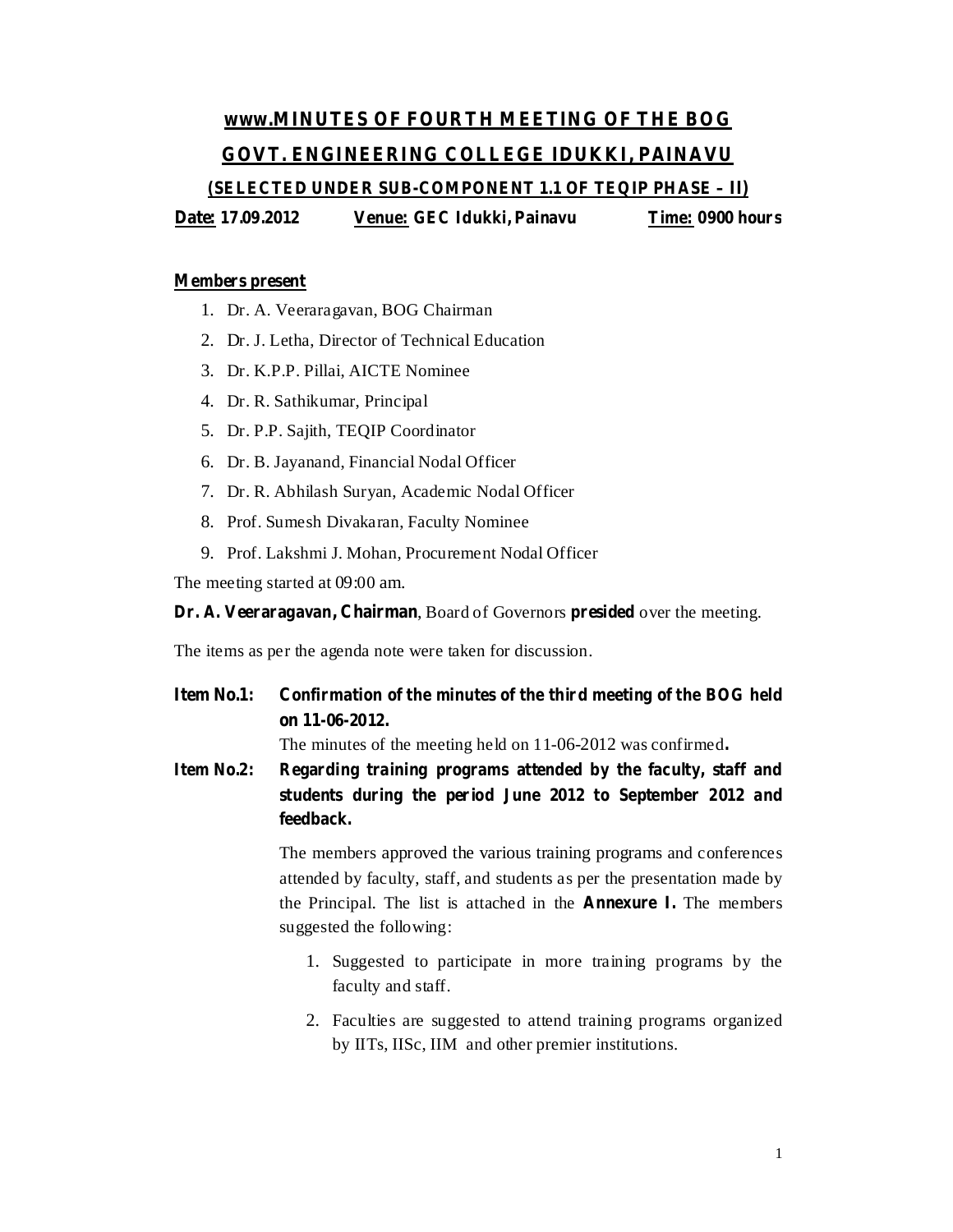3. Suggested to collect the feedback of the training programs from the participants and to make a brief presentation of the content of the training program and share the knowledge gained through their participation.

*[Action: Academic Nodal Officer]*

## **Item No.3: Regarding details of the training programs organized by the faculty members during the period June 2012 to September 2012 and feedback of the participants.**

Meeting approved the various in house training program organized by faculty as per the presentation made by the Principal. The list is attached in the **Annexure I.** The members suggested the following:

1. Suggested to arrange more in-house training programs for the benefit of the faculty, staff and students.

*[Action: Academic Nodal Officer]*

## **Item No.4: Regarding the steps initiated for improvement of the employability and placement of students**

The members appreciated the **Diagnostic** Test arranged for the first year students conducted on 13-09-2012 and the timely publication of the results. The members suggested the college to organize **remedial** measures starting from the first year, based on the test results. The members also suggested the college to compare the test marks with the corresponding marks scored in the Plus Two examinations.

#### *[Action: Academic Nodal Officer]*

Members also approved the proposed **Diagnostic Test for the Final** Year Students: The test will identify the weakness related to employability. The prior information regarding the test has to be communicated to the students well in advance for their preparations.

#### *[Action: TEQIP Coordinator and Academic Nodal Officer]*

## **Item No.5: Regarding the results of the MG University examinations held in June-July 2012 and the measures to improve the pass percentage** .

The Members appreciated the **Special Training and Empowerment Program** for underprivileged (STEP4U) for academically weak Scheduled Caste (SC) / Scheduled Tribe (ST) students. The members